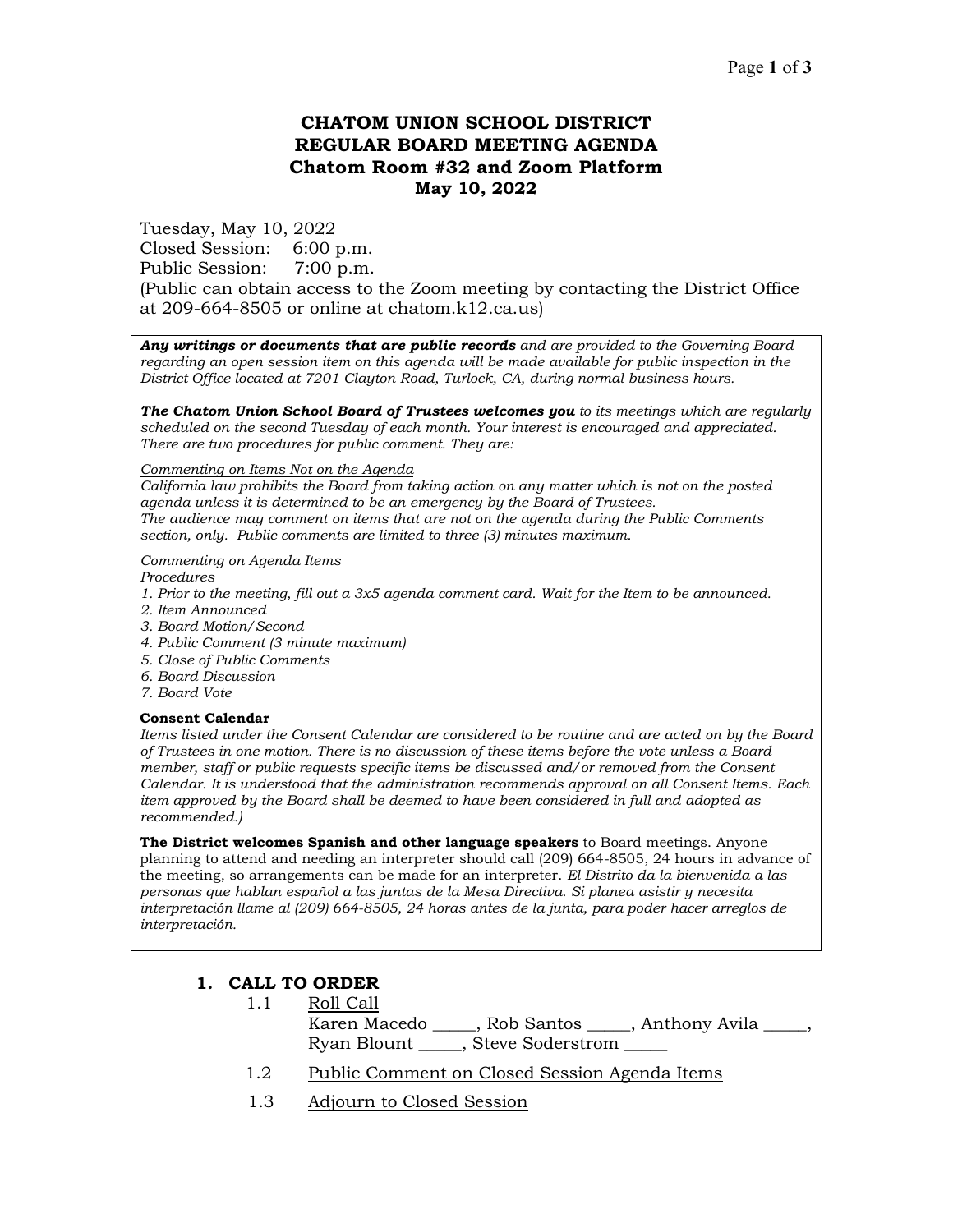## **2. CLOSED SESSION**

*Disclosure of Items Discussed in Closed Session (Gov. Code 54947.7)*

- 2.1 Public Employee Appointment
	- (Gov. Code 54957 and 54954.5 (e)
	- 2.1.1 Request Authority for the Superintendent to Hire Time Sensitive Positions Under the Direction of the Board President or Board Representative
- 2.2 Public Employees Discipline/Dismissal/Release/Non- reelection/Leaves of Absence/Resignation/Retirements And Resolution Regarding Reduction or Discontinuance of Source (Gov. Code 44949 (e) and Gov. Code 44955)
- 2.3 Negotiations
- 2.4 Superintendent Evaluation
- 2.5 Adjournment Back to Public Session

## **3. OPEN SESSION: CALL TO ORDER**

- 3.1 Roll Call Karen Macedo \_\_\_\_\_, Rob Santos \_\_\_\_\_, Anthony Avila \_\_\_\_\_, Ryan Blount \_\_\_\_\_, Steve Soderstrom \_\_\_\_\_
- 3.2 Flag Salute
- 3.3 Report from Closed Session
- 3.4 Approval of Agenda

### **4. CONSENT CALENDAR**

- 4.1 Board Minutes
- 4.2 Fiscal Services Warrants/Payroll
- 4.3 Declaration of Obsolete Items
- 4.4 Collection of Developer Fees (if any)
- 4.5 Consider Reaffirming Findings of Resolution #10-12-21-01 for Use of Virtual Meetings
- 4.6 Consider Renewal of Aeries Student Information System Contract
- 4.7 Consider Renewal of StanWait Program with Stanislaus County Office of Education for Chatom State Preschool